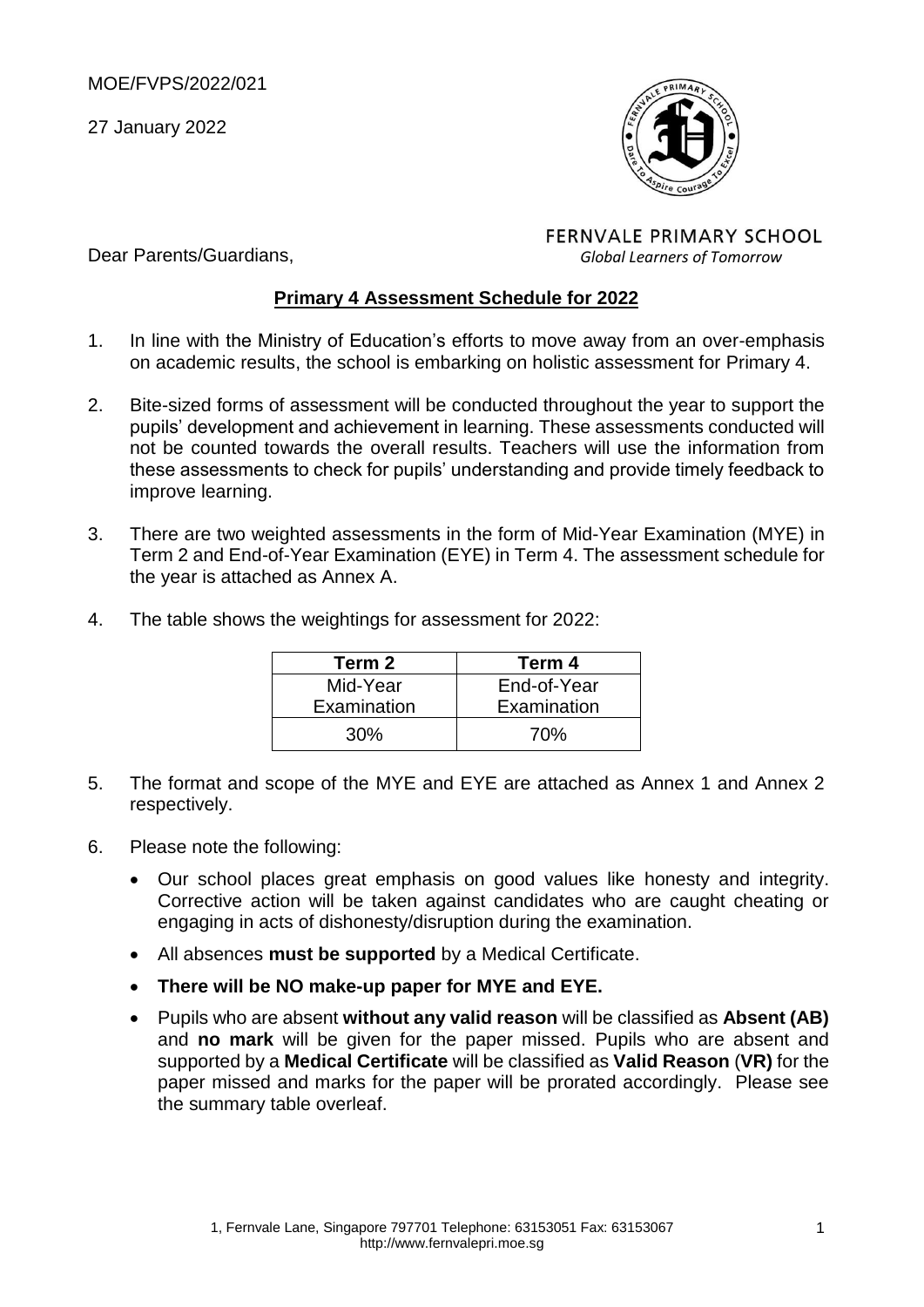| <b>Subject</b>                | <b>Present</b>                                                                         | <b>Absent</b>              | <b>Marks</b>                                                                              |
|-------------------------------|----------------------------------------------------------------------------------------|----------------------------|-------------------------------------------------------------------------------------------|
| English /<br>Mother<br>Tongue | Listening<br>$\overline{\phantom{0}}$<br>Comprehension<br>Paper 1<br>-<br>Paper 2      | Oral                       | - VR for the paper missed (if<br>there is MC); Overall<br>marks to be prorated to<br>100% |
|                               | Oral<br>$\overline{\phantom{0}}$<br>Paper 1<br>Paper <sub>2</sub>                      | Listening<br>Comprehension | - AB for the paper missed (if<br>there is no MC)                                          |
|                               | Oral<br>$\overline{\phantom{0}}$<br>- Listening<br>Comprehension<br>Paper <sub>2</sub> | Paper 1                    |                                                                                           |
|                               | Oral<br>-<br>Listening<br>-<br>Comprehension<br>Paper 1<br>-                           | Paper 2                    | - VR for all papers (if there<br>is MC)<br>- AB for all papers (if there<br>is no MC)     |
| Mathematics /<br>Science      | Absent for the assessment                                                              |                            | - VR for all papers (if there<br>is MC)<br>- AB for all papers (if there<br>is no MC)     |

7. Should you have any queries, you may contact the respective subject teachers at 63153051 or you may also email them at ["fernvale\\_ps@moe.edu.sg"](mailto:fernvale_ps@moe.edu.sg).

8. A soft copy of the assessment schedule is placed in our website, under Parents' Corner, Assessment Matters.

9. Thank you.

With regards

B. Vyjany

Mdm Balakrishna Vyjanthimala Principal Fernvale Primary School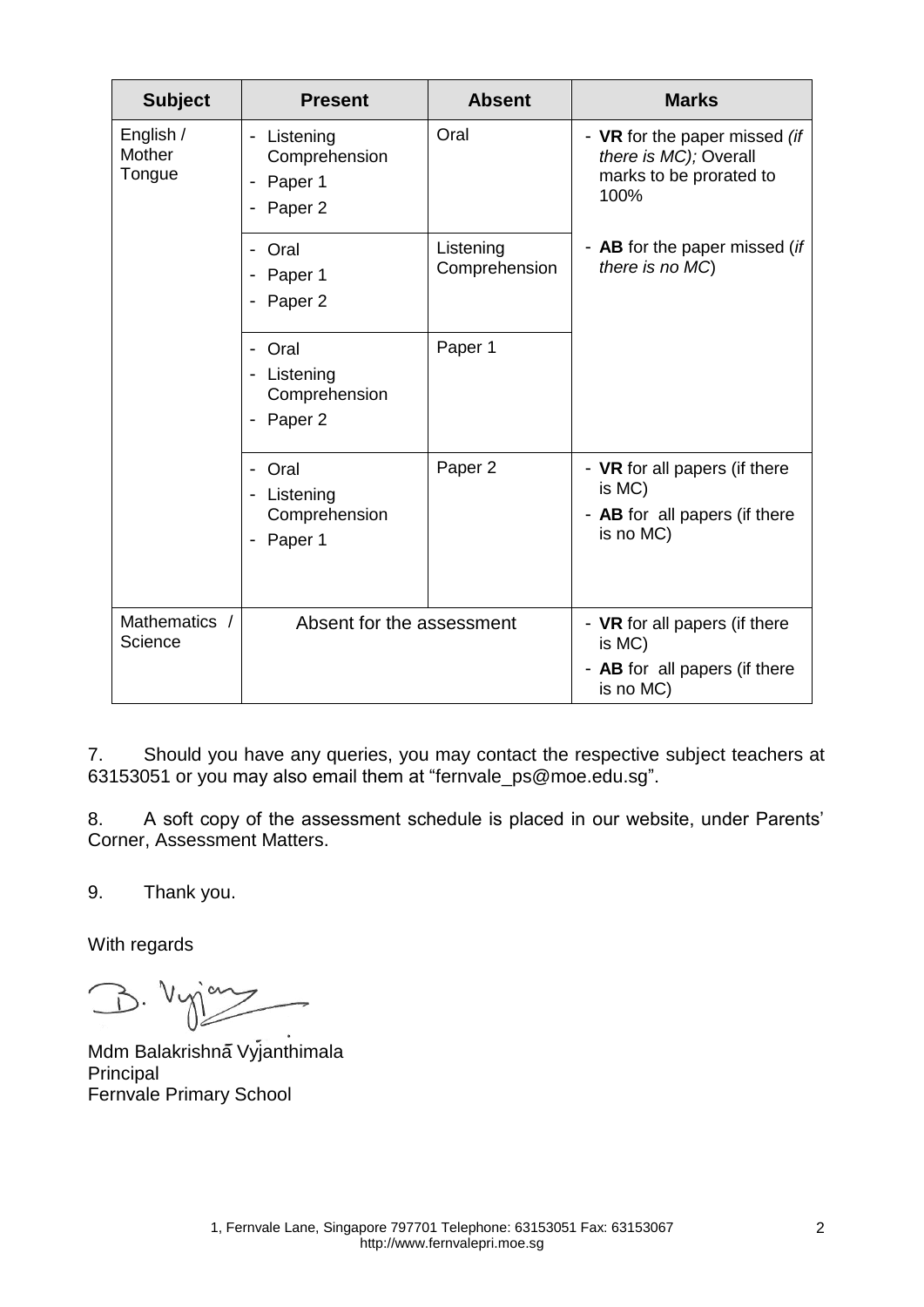### **Annex A – Assessment Schedule**

### **Primary 4 MYE Schedule**

1. The Mid-Year Examination will take place on the following dates:

| Date / (Day)            | <b>Subject</b>                                       | <b>Duration</b>           |
|-------------------------|------------------------------------------------------|---------------------------|
| 20 April<br>(Wednesday) | English Language Oral &<br><b>Mother Tongue Oral</b> | During<br>curriculum time |
|                         | English Language Paper 1                             | 50 min                    |
| 5 May (Thursday)        | English Language Listening<br>Comprehension          | 30 min                    |
|                         | Mother Tongue Paper 1                                | 40 min                    |
| 6 May (Friday)          | Mother Tongue Listening<br>Comprehension             | 30 min                    |
| 9 May (Monday)          | English Language Paper 2                             | 1 h 15 min                |
| 10 May (Tuesday)        | <b>Mathematics</b>                                   | 1 h 45 min                |
| 11 May (Wednesday)      | Mother Tongue Paper 2                                | 1 h                       |
| 12 May (Thursday)       | Science                                              | 1 h 30 min                |

- 2. The format and scope of the **MYE** is attached as **Annex 1**.
- 3. The assessment will constitute **30% of the overall results** in the report book.

**~~~~~~~~~~~~~~~~~~~~~~~~~~~~~~~~~~~~~~~~~~~~~~~~~~~~~~~~~~~~~~~~~~~**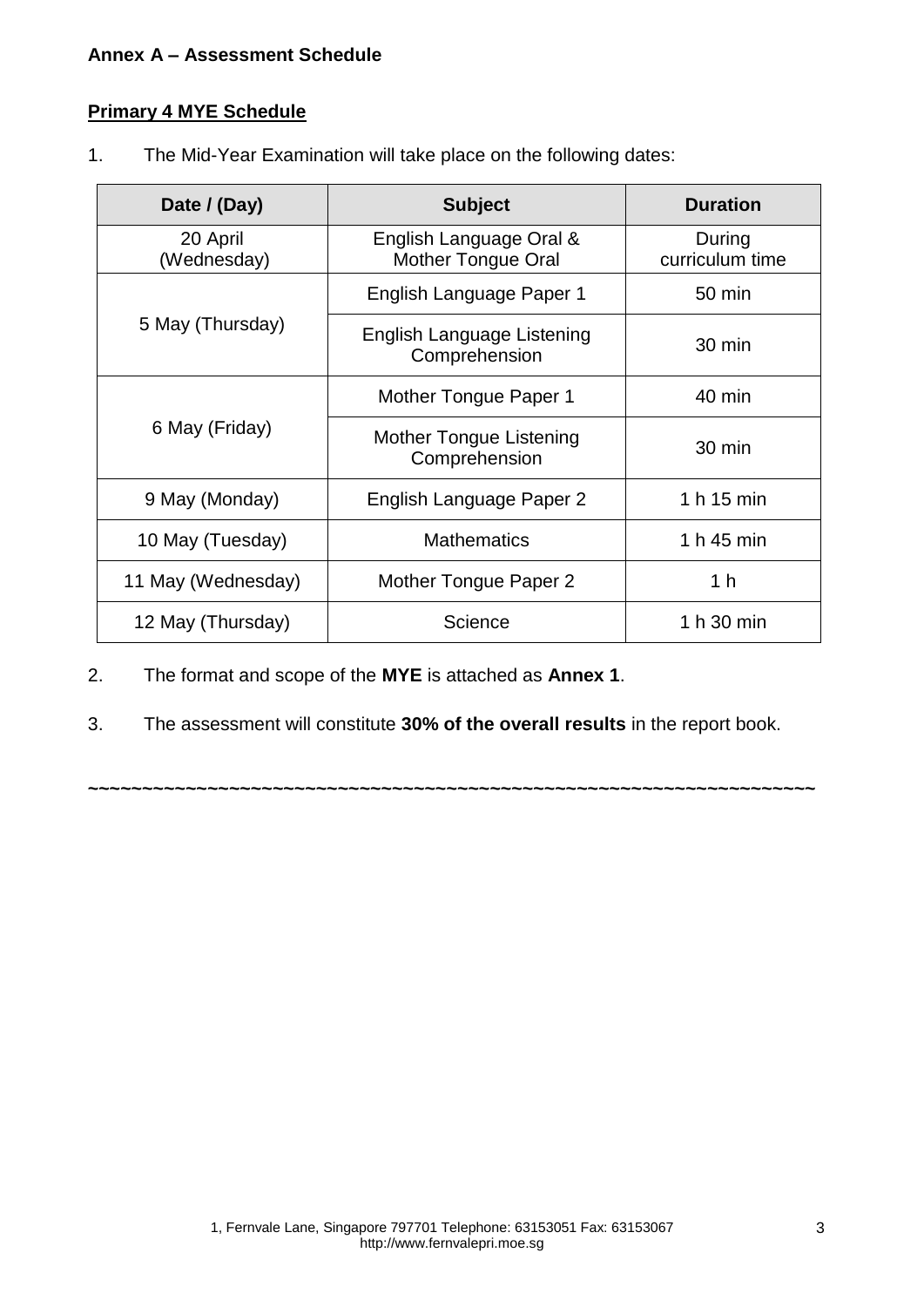### **Primary 4 EYE Schedule**

1. The End-Of-Year Examination will take place on the following dates:

| Date / (Day)              | <b>Subject</b>                                       | <b>Duration</b>           |
|---------------------------|------------------------------------------------------|---------------------------|
| 27 September<br>(Tuesday) | English Language Oral &<br><b>Mother Tongue Oral</b> | During<br>curriculum time |
|                           | English Language Paper 1                             | $50 \text{ min}$          |
| 13 October (Thursday)     | English Language Listening<br>Comprehension          | 30 min                    |
|                           | Mother Tongue Paper 1                                | 40 min                    |
| 14 October (Friday)       | Mother Tongue Listening<br>Comprehension             | 30 min                    |
| 27 October (Thursday)     | English Language Paper 2                             | 1 h 15 min                |
| 28 October (Friday)       | <b>Mathematics</b>                                   | 1 h 45 min                |
| 31 October (Monday)       | Mother Tongue Paper 2                                | 1 <sub>h</sub>            |
| 1 November (Tuesday)      | Science                                              | 1 h 45 min                |

- 2. The format and scope of the **EYE** is attached as **Annex 2**.
- 3. The assessment will constitute **70% of the overall results** in the report book.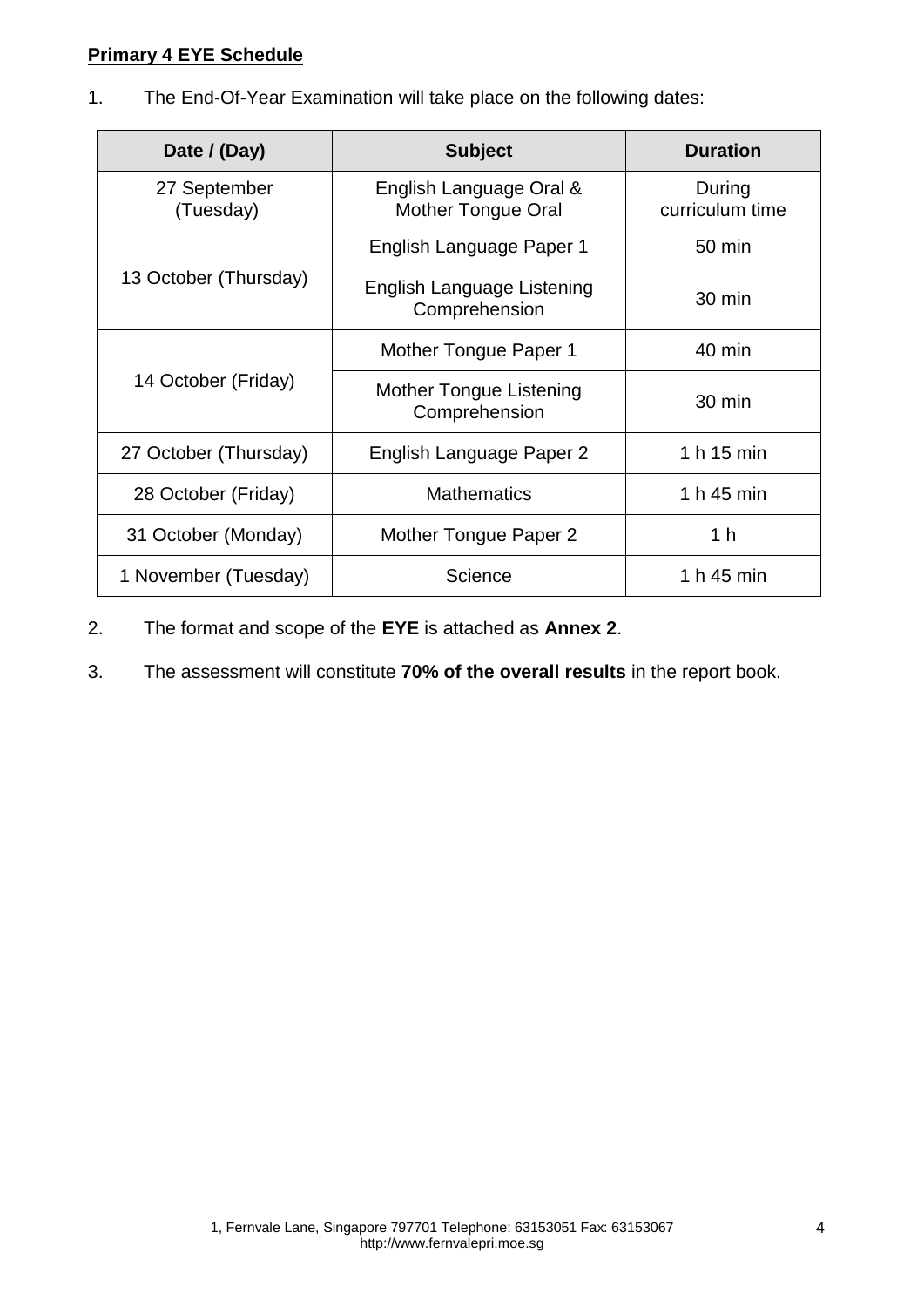# **Annex 1 – MYE**

### **English Language Test Scope: P4 STELLAR Units 1 to 5 Spelling Lists & Supplementary Worksheets for Terms 1 & 2**

| Area                                                                                                                                                                                                              | <b>Component</b>                                                                                  | <b>Item Type</b>                                                                                        | No. of<br><b>Items</b>         | <b>Marks</b>   |
|-------------------------------------------------------------------------------------------------------------------------------------------------------------------------------------------------------------------|---------------------------------------------------------------------------------------------------|---------------------------------------------------------------------------------------------------------|--------------------------------|----------------|
| Oral                                                                                                                                                                                                              | <b>Reading Aloud</b>                                                                              |                                                                                                         | 1 passage                      | 6              |
| <b>Communication</b>                                                                                                                                                                                              | Stimulus-based<br>Conversation                                                                    |                                                                                                         | 1 stimulus                     | 10             |
| <b>Picture Matching</b><br>$\qquad \qquad \blacksquare$<br>Note Taking<br>$\qquad \qquad \blacksquare$<br>Listening<br><b>Picture Sequencing</b><br><b>Comprehension</b><br><b>MCQ Listening</b><br>Comprehension |                                                                                                   | Multiple-Choice<br>Questions /<br>Fill in the Blanks                                                    | 14                             | 14             |
| Writing                                                                                                                                                                                                           | <b>Guided Writing</b><br>3 picture prompts<br>Helping words given<br>$\qquad \qquad \blacksquare$ | Open-Ended<br>Questions                                                                                 | 1                              | 20             |
|                                                                                                                                                                                                                   | Grammar                                                                                           | Multiple-Choice<br>Questions                                                                            | 10                             | 10             |
|                                                                                                                                                                                                                   | Vocabulary                                                                                        | Multiple-Choice<br>Questions                                                                            | 6                              | 6              |
|                                                                                                                                                                                                                   | <b>Grammar Cloze</b><br>(2 passages)<br>- with helping words                                      | Fill in the Blanks                                                                                      | 8                              | 8              |
| <b>Language Use</b><br>and                                                                                                                                                                                        | <b>Comprehension Cloze</b>                                                                        | Fill in the Blanks                                                                                      | $\overline{4}$                 | $\overline{4}$ |
| Comprehension                                                                                                                                                                                                     | <b>Sentence Combining</b>                                                                         | Open-Ended<br>Questions                                                                                 | Δ                              | Δ              |
|                                                                                                                                                                                                                   | Comprehension<br>(2 passages)                                                                     | A variety of<br>items: e.g.<br>MCQ,<br>Checking( $\forall$ ),<br>Sequencing,<br>Open-ended<br>Questions | Up to 8 - 10<br>per<br>passage | 18             |
|                                                                                                                                                                                                                   | <b>Total</b>                                                                                      |                                                                                                         |                                | 100            |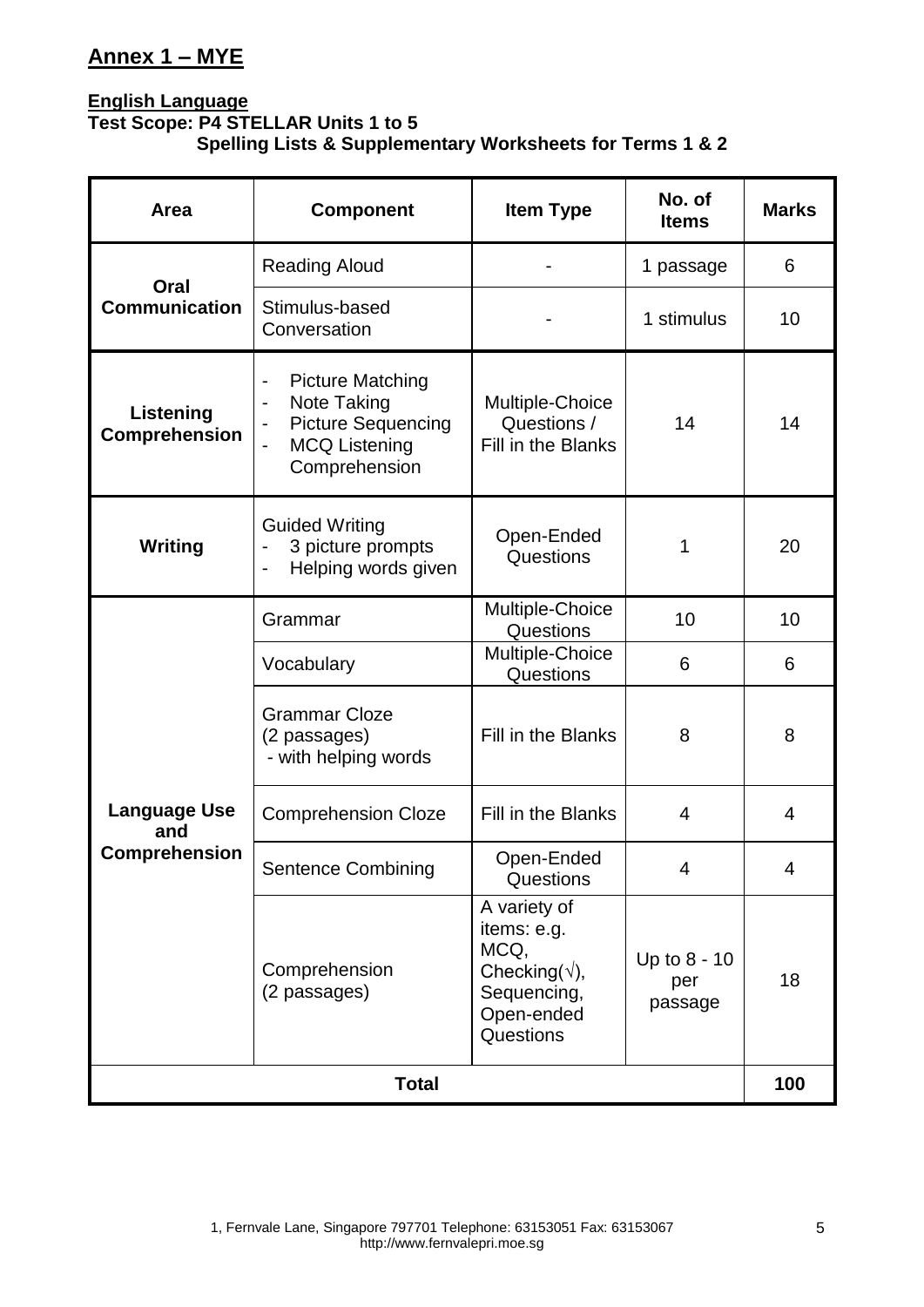## **Mathematics**

| <b>Section</b> | <b>Format</b>                                              | No of<br><b>Questions</b> | <b>Marks</b>        | <b>Total</b><br><b>Marks</b> | <b>Test Scope</b>                                                                                                                        |
|----------------|------------------------------------------------------------|---------------------------|---------------------|------------------------------|------------------------------------------------------------------------------------------------------------------------------------------|
| A              | <b>Multiple</b><br>Choice<br>Questions                     | 5<br>15                   | 1<br>$\overline{2}$ | 5<br>30                      | • Numbers to 100 000<br><b>Factors &amp; Multiples</b><br>$\bullet$<br>Multiplication & Division of<br>$\bullet$<br><b>Whole Numbers</b> |
| B              | Short-<br>Answer<br>Questions                              | 15                        | 2                   | 30                           | <b>Whole Numbers: Word</b><br>$\bullet$<br><b>Problems</b><br>Angles<br>Squares & Rectangles<br>Symmetry                                 |
| C              | <b>Structured</b><br>/ Long-<br>Answer<br><b>Questions</b> | 6<br>3<br>1               | 3<br>4<br>5         | 18<br>12<br>5                | Primary 1 to 3 Topics                                                                                                                    |
| Total          |                                                            | 45                        |                     | 100                          |                                                                                                                                          |

# **Science**

| <b>Section</b> | <b>Format</b>                                 | No of<br><b>Questions</b> | <b>Marks</b>   | <b>Total</b><br><b>Marks</b> | <b>Test Scope</b>                                                                                                           |
|----------------|-----------------------------------------------|---------------------------|----------------|------------------------------|-----------------------------------------------------------------------------------------------------------------------------|
| A              | <b>Multiple</b><br>Choice<br><b>Questions</b> | 23                        | $\overline{2}$ | 46                           | <b>P4 Topics</b><br><b>Theme: Systems</b><br>• All Chapters<br><b>Theme: Cycles</b><br>• Chapter 3: Matter                  |
| B              | Open<br>Ended<br>Question                     | 9                         | $2$ to 5       | 34                           | <b>P3 Revision Topics</b><br><b>Theme: Diversity</b><br>• All Chapters<br><b>Theme: Cycles</b><br>Chapter 1: Life Cycles of |
| Total          |                                               | 32                        |                | 80                           | Animals<br>Chapter 2: Life Cycles of<br><b>Plants</b><br><b>Theme: Interactions</b><br>• All Chapters                       |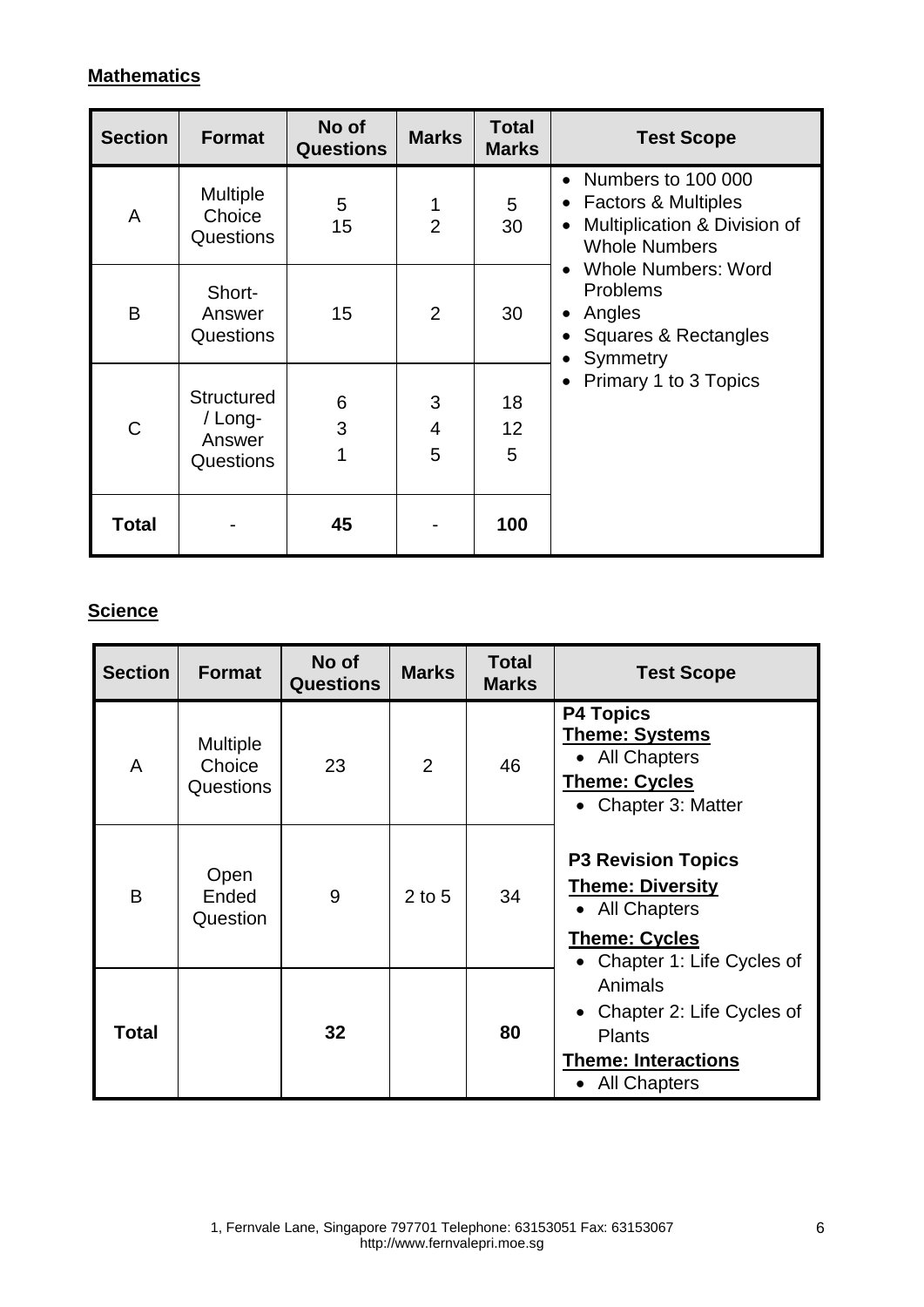| 年级            | 小四 (PRIMARY 4CL/MYE) |                          |              |                     |           |               |
|---------------|----------------------|--------------------------|--------------|---------------------|-----------|---------------|
| 范围            |                      |                          | 第1课到第8课      |                     |           |               |
| 试卷            |                      | 考查项目                     | 考查方式         | 题数                  | 分数        | 考查内容          |
| 试卷            |                      |                          | 作文           |                     |           | 80 字或以上       |
| $(-)$         |                      | 看图作文                     | 开放式          | 1                   | 15分       | 书写的能力         |
|               |                      |                          | 试卷(一)总分:     |                     | 15分       |               |
|               |                      |                          |              |                     | 语文应用与阅读理解 |               |
|               |                      | 辨字测验                     | 多项选择         | $\overline{2}$      | 4分        | 辨别音近字和形似字的能力  |
|               |                      | 词语选择                     | 多项选择         | $\overline{4}$      | 8分        | 在语景中应用词语的能力   |
| 试卷<br>$( = )$ |                      | 词语搭配                     | 填充<br>提供选择)  | $\overline{4}$      | 8分        | 对词语的意思及其用法的掌握 |
|               |                      | 短文填空                     | 多项选择         | $\overline{4}$      | 8分        | 在情景中应用词语的能力   |
|               |                      | 阅读理解<br>$(-)$            | 多项选择<br>书面互动 | $\overline{2}$<br>1 | 8分        | 阅读理解与书面互动的能力  |
|               |                      | 阅读理解<br>$($ $\equiv$ $)$ | 作答           | 5                   | 9分        | 阅读理解和表达的能力    |
|               |                      | 试卷 (二)总分:                |              | 22                  | 45分       |               |
|               |                      |                          |              |                     | 口试与听力     |               |
| 口试            |                      | 朗读篇章                     | 朗读           | 1                   | 10分       | 语音和语调         |
|               |                      | 看图说话                     | 描述图意         | 1                   | 10分       | 描述图意(单图)      |
|               |                      | 会话                       | 对话           | 1                   | 10分       | 口语表达能力        |
| 听力理解          |                      | 听力理解                     | 多项选择         | 10                  | 10分       | 听记的能力         |
| 口试与听力理解总分:    |                      |                          |              |                     | 40分       |               |
|               |                      | 总分:                      |              |                     | 100分      |               |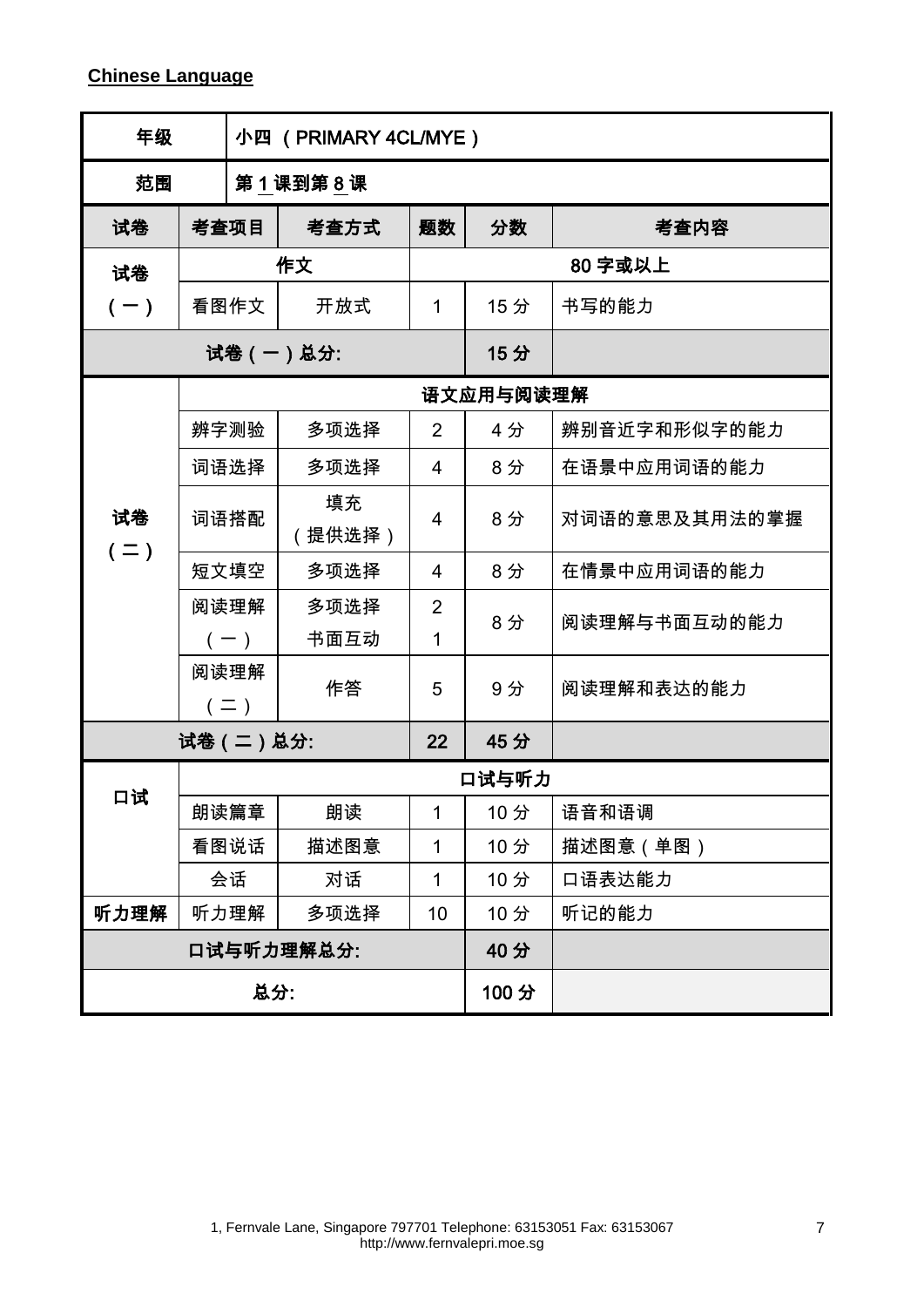### **Malay Language**

| <b>Kertas</b><br>(Paper)                                                         | <b>Skop Ujian</b><br>(Test Scope)                                                                                                                               | <b>Jenis Item</b><br>(Item Type) | <b>Jumlah Item</b><br>(Number of<br>Items) | <b>Markah</b><br>(Marks) |
|----------------------------------------------------------------------------------|-----------------------------------------------------------------------------------------------------------------------------------------------------------------|----------------------------------|--------------------------------------------|--------------------------|
| Lisan<br>(Oral)                                                                  | 1.1<br>Bacaan Lantang<br>1.2 Penerangan<br>Bergambar<br>Perbualan berkaitan<br>1.3<br>dengan gambar                                                             |                                  | 1 Petikan<br>1 Gambar                      | 30                       |
| Kefahaman<br><b>Mendengar</b><br>(LC)                                            | Murid harus memilih jawapan yang<br>paling sesuai berdasarkan petikan<br>dalam cakera padat yang dimainkan.                                                     | <b>MCQ</b>                       | 10                                         | 10                       |
| <b>Kertas 1</b><br>(Paper 1)                                                     | Murid harus menulis karangan<br>berdasarkan gambar dan kata-kata<br>bantu yang diberikan.                                                                       |                                  | 1                                          | 15                       |
|                                                                                  | <b>Imbuhan</b><br>Menilai keupayaan murid<br>menggunakan imbuhan yang sesuai<br>berdasarkan konteks yang diberikan.                                             | <b>MCQ</b>                       | 5                                          | 10                       |
| <b>KERTAS 2</b><br>Penggunaan<br>Bahasa dan<br>Kefahaman<br>$(1)$ jam $)$<br>45% | Peribahasa<br>Menilai keupayaan murid<br>menggunakan pengetahuan<br>peribahasa dalam konteks yang<br>sesuai.                                                    | <b>FIB</b>                       | 4                                          | 8                        |
|                                                                                  | <b>Melengkapkan Teks</b><br>Menilai keupayaan murid<br>menggunakan kosa kata yang sesuai<br>berdasarkan konteks yang diberikan.                                 | <b>FIB</b>                       | 5                                          | 10                       |
|                                                                                  | Kefahaman 1<br>Menilai keupayaan murid:<br>menggunakan strategi membaca<br>a)<br>bagi membina makna<br>b) menunjukkan pemahaman<br>terhadap petikan yang dibaca | <b>MCQ</b>                       | 2                                          | 4                        |
|                                                                                  | Interaksi Penulisan                                                                                                                                             | <b>OE</b>                        | 1                                          | 4                        |
|                                                                                  | Kefahaman 2<br>Menilai keupayaan murid menjawab<br>soalan kefahaman berdasarkan<br>konteks yang diberikan.                                                      | <b>OE</b>                        | 5                                          | 9                        |
|                                                                                  | Jumlah Keseluruhan / Total                                                                                                                                      |                                  |                                            | 100                      |

- FIB Isi Tempat Kosong (Fill In The Blanks)
- MCQ Soalan Pelbagai Pilihan (Multiple-Choice Questions)
- OE Soalan Respon Bebas (Open-Ended)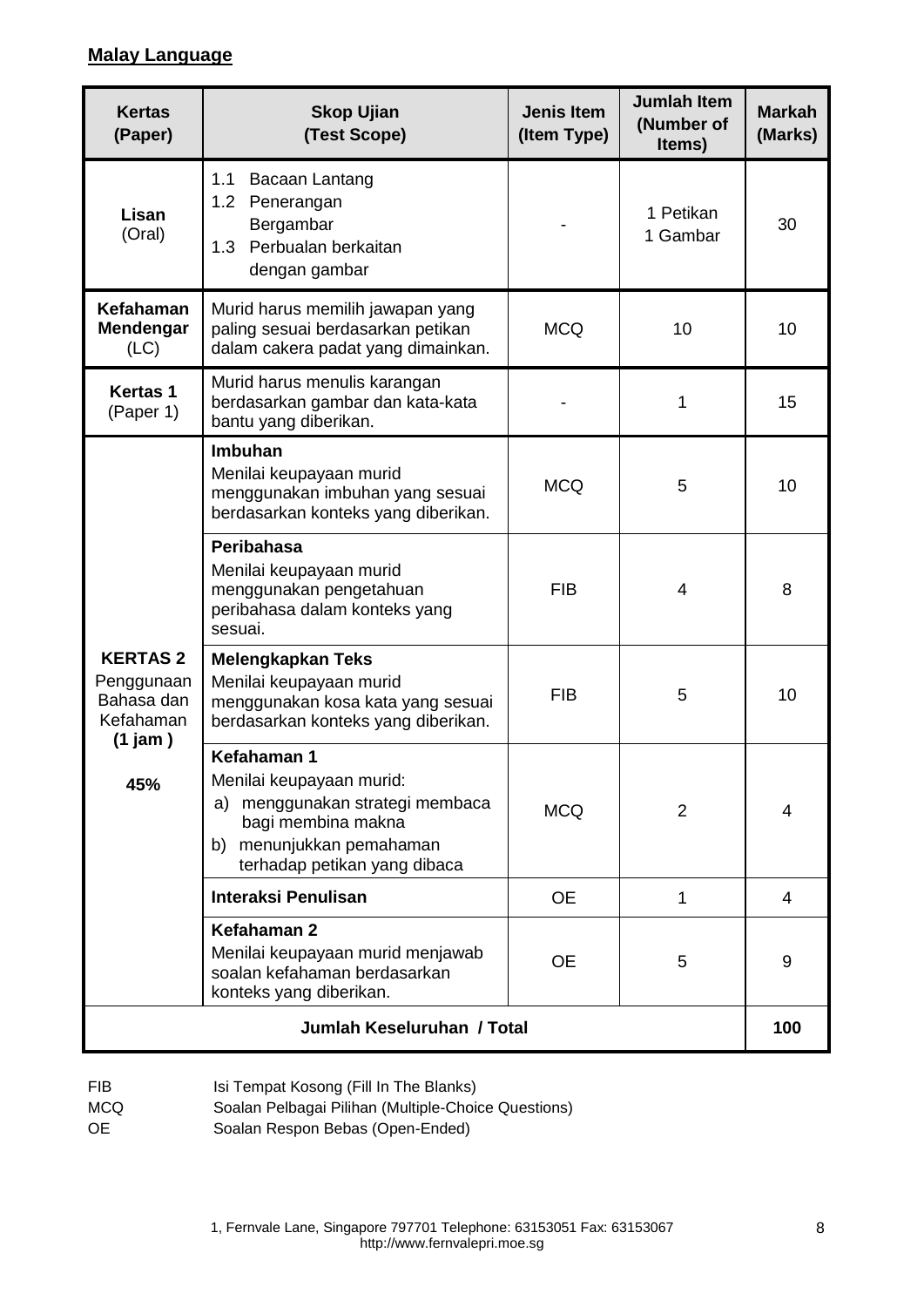# **Tamil Language**

| ஆண்டிடைத் தேர்வு                                                                                         |                          |              |  |  |  |
|----------------------------------------------------------------------------------------------------------|--------------------------|--------------|--|--|--|
| பொருளடக்கம்<br>(மொழித்திறன்)                                                                             | வினாக்களின்<br>எண்ணிக்கை | மதிப்பெண்கள் |  |  |  |
| வாய்மொழித் தேர்வு :<br>வாசிப்பு<br>1.<br>பட உரையாடல்<br>2.<br>படத்தையொட்டி அமைந்த உரையாடல்<br>3.         | 3                        | 30           |  |  |  |
| தாள் 1 - படக் கட்டுரை<br>4 படங்கள் கொண்ட படத்தொடர்<br>(60 சொற்களுக்குக் குறையாமல் / 10<br>உதவிச்சொற்கள்) | 1                        | 15           |  |  |  |
| கேட்டல்                                                                                                  | 10                       | 10           |  |  |  |
| தாள் 2<br>மூவிடப்பெயரும் வினையும் (சுயவிடை)<br>அ.                                                        | 5                        | 10           |  |  |  |
| செய்யுள் (தெரிவுவிடை)<br>ஆ.                                                                              | $\overline{\mathbf{4}}$  | 8            |  |  |  |
| முன்னுணர்வுக்<br>இ.<br>கருத்தறிதல் (சரியான சொல்லைக் கொண்டு<br>நிரப்புதல்)                                | 4                        | 8            |  |  |  |
| 1. தெரிவுவிடைக்<br>匝.<br>கருத்தறிதல் (தெரிவுவிடை)                                                        | 3                        | 6            |  |  |  |
| 2. எழுத்துவழிக்<br>கருத்துப்பரிமாற்றம் (சுயவிடை)                                                         | 1                        | 4            |  |  |  |
| சுயவிடைக்<br>உ.<br>கருத்தறிதல் (சுயவிடை)                                                                 | 5                        | 9            |  |  |  |
| மொத்தம்                                                                                                  |                          | 100          |  |  |  |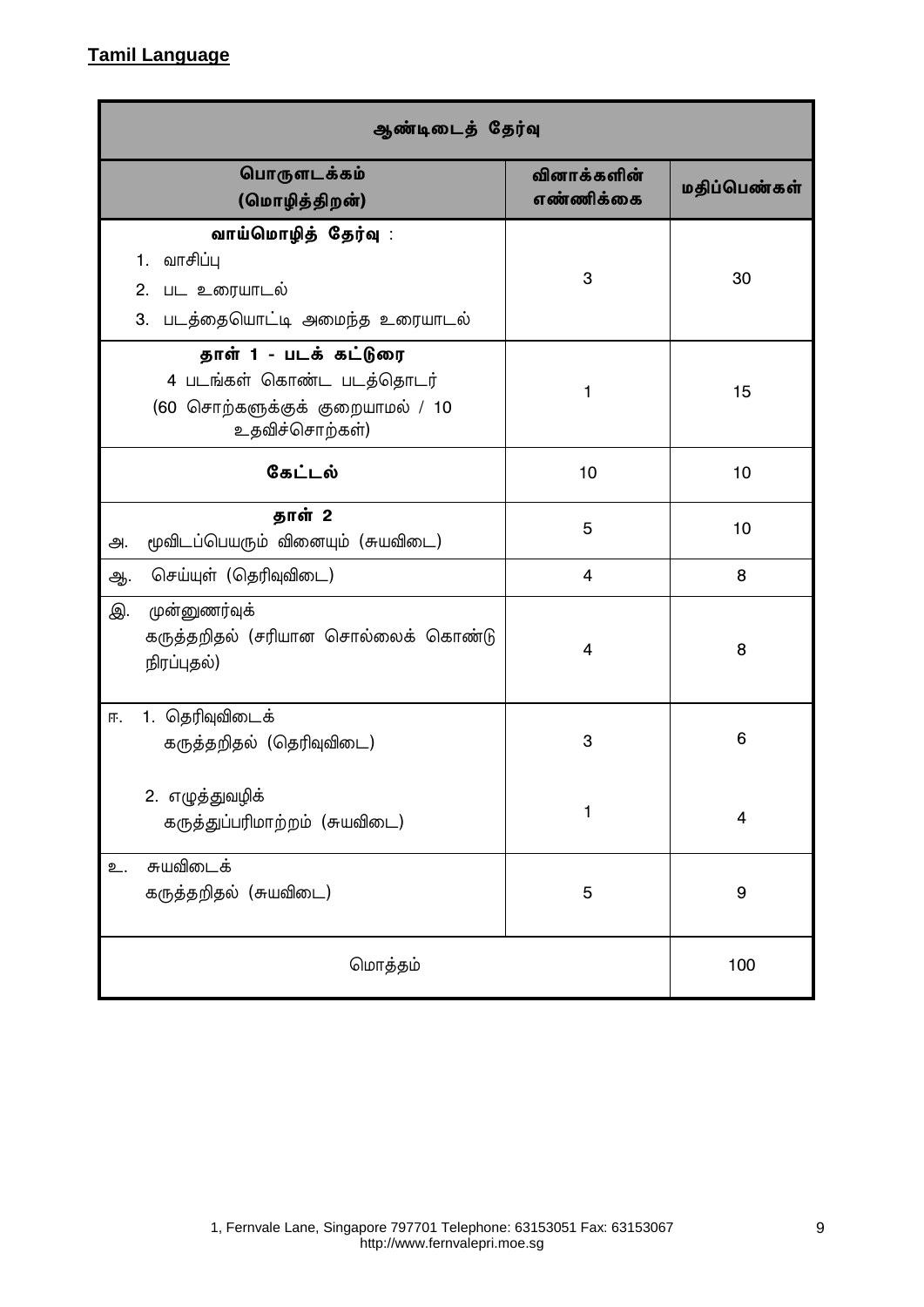# **Annex 2 – EYE**

### **English Language Test Scope: P4 STELLAR Units 1 to 11 Spelling Lists & Supplementary Worksheets for Terms 1 to 4**

| Area                              | <b>Component</b>                                                                                                                                                                 | <b>Item Type</b>                                                                                                | No. of<br><b>Items</b>      | <b>Marks</b> |
|-----------------------------------|----------------------------------------------------------------------------------------------------------------------------------------------------------------------------------|-----------------------------------------------------------------------------------------------------------------|-----------------------------|--------------|
| Oral                              | <b>Reading Aloud</b>                                                                                                                                                             |                                                                                                                 | 1 passage                   | 6            |
| <b>Communication</b>              | Stimulus-based<br>Conversation                                                                                                                                                   |                                                                                                                 | 1 stimulus                  | 10           |
| Listening<br><b>Comprehension</b> | <b>Picture Matching</b><br>$\blacksquare$<br>Note Taking<br>$\qquad \qquad \blacksquare$<br><b>MCQ Listening</b><br>Comprehension<br><b>Picture Sequencing</b><br>$\blacksquare$ | Multiple-<br>Choice<br>Questions /<br>Fill in the<br><b>Blanks</b>                                              | 14                          | 14           |
| <b>Writing</b>                    | <b>Guided Writing</b><br>3 pictures prompts<br>Helping words given<br>$\qquad \qquad \blacksquare$                                                                               | Open-Ended                                                                                                      | 1                           | 20           |
|                                   | Grammar                                                                                                                                                                          | Multiple-<br>Choice<br>Questions                                                                                | 10                          | 10           |
|                                   | Vocabulary                                                                                                                                                                       | Multiple-<br>Choice<br>Questions                                                                                | 6                           | 6            |
|                                   | <b>Grammar Cloze</b><br>(2 passages)<br>helping words provided                                                                                                                   | Fill in the<br><b>Blanks</b>                                                                                    | 8                           | 8            |
| <b>Language Use</b><br>and        | <b>Comprehension Cloze</b>                                                                                                                                                       | Fill in the<br><b>Blanks</b>                                                                                    | 4                           | 4            |
| <b>Comprehension</b>              | <b>Sentence Combining</b>                                                                                                                                                        | Open-Ended<br>Questions                                                                                         | 4                           | 4            |
|                                   | Comprehension<br>(2 passages)                                                                                                                                                    | A variety of<br>items: e.g.<br>MCQ,<br>Checking( $\sqrt{ }$ ),<br>Sequencing,<br>Open-Ended<br><b>Questions</b> | Up to 8 - 10<br>per passage | 18           |
|                                   | <b>Total</b>                                                                                                                                                                     |                                                                                                                 |                             | 100          |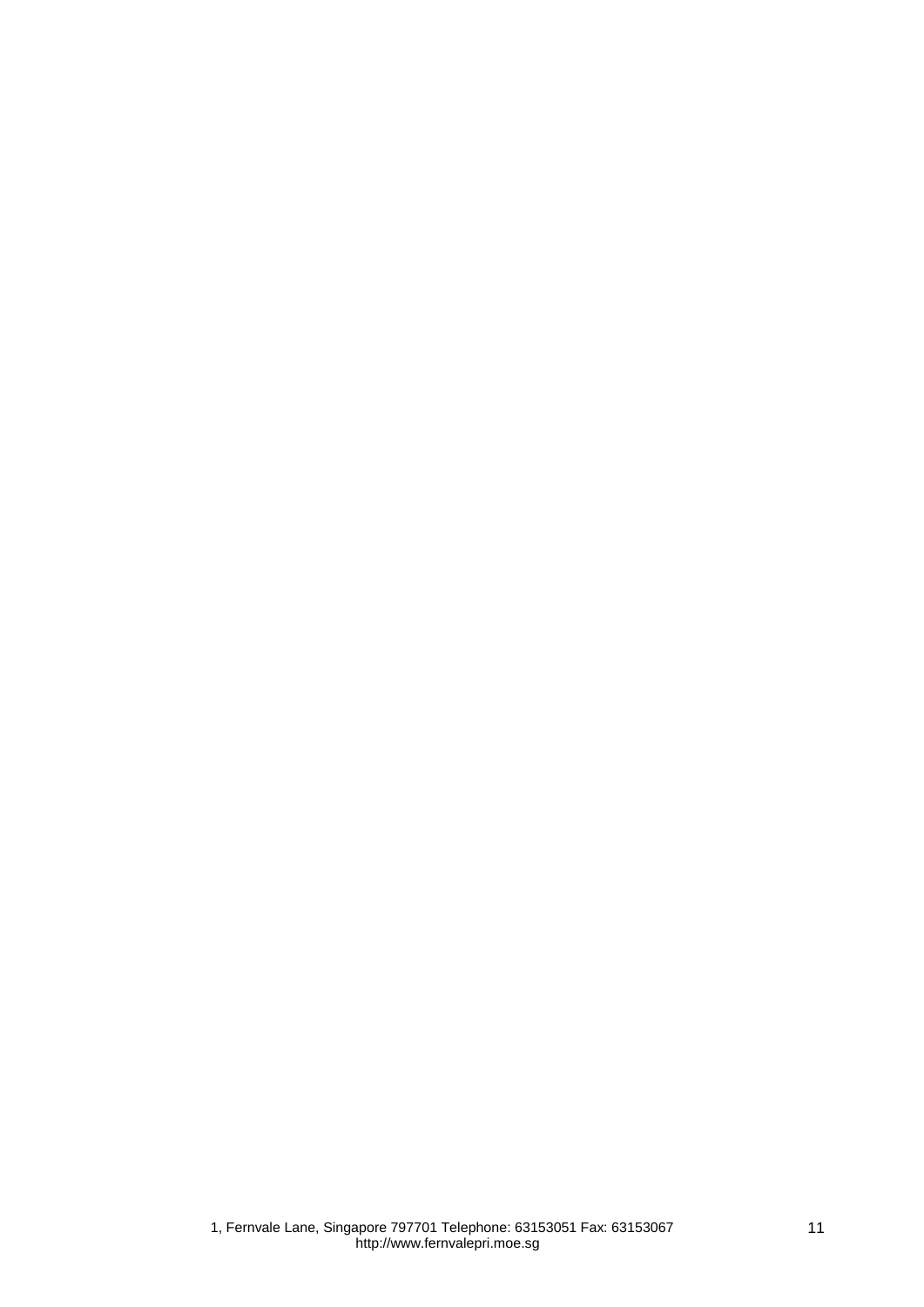## **Mathematics**

| <b>Section</b> | <b>Format</b>                                | No of<br><b>Questions</b> | <b>Marks</b>   | <b>Total</b><br><b>Marks</b> | <b>Test Scope</b>                                                                                                                                                                         |
|----------------|----------------------------------------------|---------------------------|----------------|------------------------------|-------------------------------------------------------------------------------------------------------------------------------------------------------------------------------------------|
| A              | Multiple<br>Choice<br>Questions              | 18                        | $\overline{2}$ | 36                           | Numbers to 100 000<br>$\bullet$<br><b>Factors &amp; Multiples</b><br>$\bullet$<br><b>Multiplication &amp; Division</b><br>٠<br><b>Whole Numbers: Word</b><br>$\bullet$<br><b>Problems</b> |
| B              | Short-<br>Answer<br>Questions                | 18                        | $\overline{2}$ | 36                           | Angles<br>٠<br>Squares & Rectangles<br>$\bullet$<br>Symmetry<br>$\bullet$<br><b>Fractions</b><br>$\bullet$<br>Fractions: Addition &                                                       |
| C              | Structured /<br>Long-<br>Answer<br>Questions | 4<br>4                    | 3<br>4         | 12 <sup>2</sup><br>16        | Subtraction<br><b>Decimals</b><br>$\bullet$<br>The 4 Operations of<br>$\bullet$<br><b>Decimals</b><br>Decimals: Word<br>$\bullet$<br><b>Problems</b><br>Area & Perimeter<br>$\bullet$     |
| Total          |                                              | 44                        |                | 100                          | Tables & Line Graphs<br>$\bullet$<br>Time<br>$\bullet$<br>Primary 1 to 3 Topics<br>$\bullet$                                                                                              |

# **Science**

| <b>Section</b> | <b>Format</b>                                 | No of<br><b>Questions</b> | <b>Marks</b>   | <b>Total</b><br><b>Marks</b> | <b>Test Scope</b>                                                       |
|----------------|-----------------------------------------------|---------------------------|----------------|------------------------------|-------------------------------------------------------------------------|
| Α              | <b>Multiple</b><br>Choice<br><b>Questions</b> | 28                        | $\overline{2}$ | 56                           | <b>Lower Block Themes:</b><br>(All Chapters)<br><b>Diversity</b>        |
| B              | Open Ended<br>Question                        | 13                        | $2$ to 5       | 44                           | <b>Systems</b><br><b>Cycles</b><br><b>Interactions</b><br><b>Energy</b> |
| Total          |                                               | 41                        |                | 100                          |                                                                         |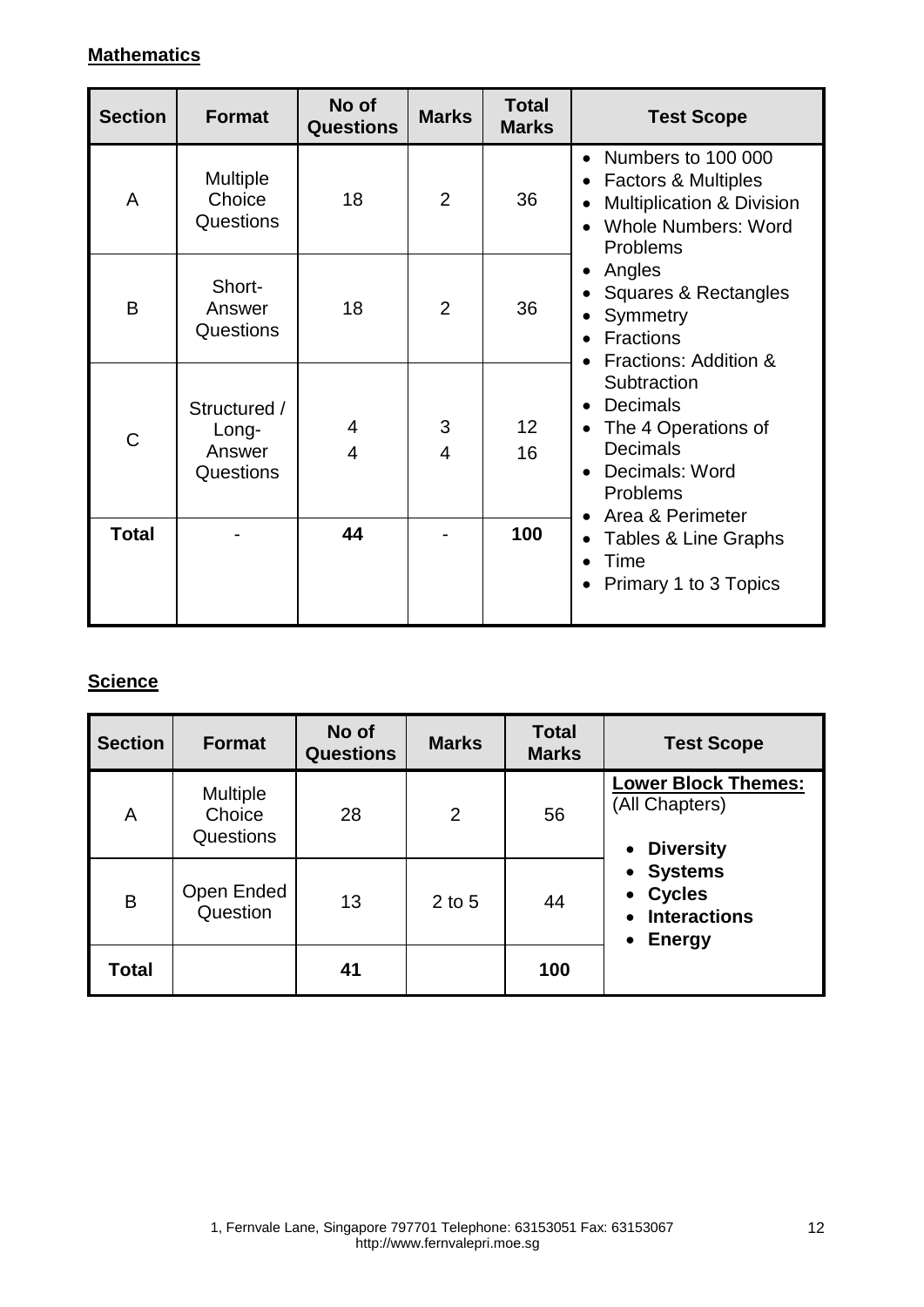| 年级            |                          | 小四 (PRIMARY 4CL/EYE) |                     |     |               |  |  |
|---------------|--------------------------|----------------------|---------------------|-----|---------------|--|--|
| 范围            |                          | 第1课到第15课             |                     |     |               |  |  |
| 试卷            | 考查项目                     | 考查方式                 | 题数                  | 分数  | 考查内容          |  |  |
| 试卷            | 作文                       |                      | 80 字或以上             |     |               |  |  |
| $(-)$         | 看图作文                     | 开放式                  | 1                   | 15分 | 书写的能力         |  |  |
| 试卷(一)总分:      |                          |                      |                     | 15分 |               |  |  |
|               | 语文应用与阅读理解                |                      |                     |     |               |  |  |
|               | 辨字测验                     | 多项选择                 | 2                   | 4分  | 辨别音近字和形似字的能力  |  |  |
|               | 词语选择                     | 多项选择                 | $\overline{4}$      | 8分  | 在语景中应用词语的能力   |  |  |
| 试卷<br>$( = )$ | 词语搭配                     | 填充<br>(提供选择)         | $\overline{4}$      | 8分  | 对词语的意思及其用法的掌握 |  |  |
|               | 短文填空                     | 多项选择                 | $\overline{4}$      | 8分  | 在情景中应用词语的能力   |  |  |
|               | 阅读理解<br>$(-)$            | 多项选择<br>书面互动         | $\overline{2}$<br>1 | 8分  | 阅读理解与书面互动的能力  |  |  |
|               | 阅读理解<br>$($ $\equiv$ $)$ | 作答                   | 5                   | 9分  | 阅读理解和表达的能力    |  |  |
| 试卷(二)总分:      |                          |                      | 22                  | 45分 |               |  |  |
|               | 口试与听力                    |                      |                     |     |               |  |  |
|               | 朗读篇章                     | 朗读                   | 1                   | 10分 | 语音和语调         |  |  |
| 口试            | 看图说话                     | 描述图意                 | 1                   | 10分 | 描述图意 (单图)     |  |  |
|               | 会话                       | 对话                   | 1                   | 10分 | 口语表达能力        |  |  |
| 听力理解          | 听话选图                     | 多项选择                 | 3                   | 10分 |               |  |  |
|               | 听对话选                     | 多项选择                 | 1                   |     | 听记的能力         |  |  |
|               | 回应                       |                      |                     |     |               |  |  |
|               | 听力理解                     | 多项选择                 | 6                   |     |               |  |  |
| 口试与听力理解总分:    |                          |                      |                     | 40分 |               |  |  |
| 总分:           |                          |                      | 100分                |     |               |  |  |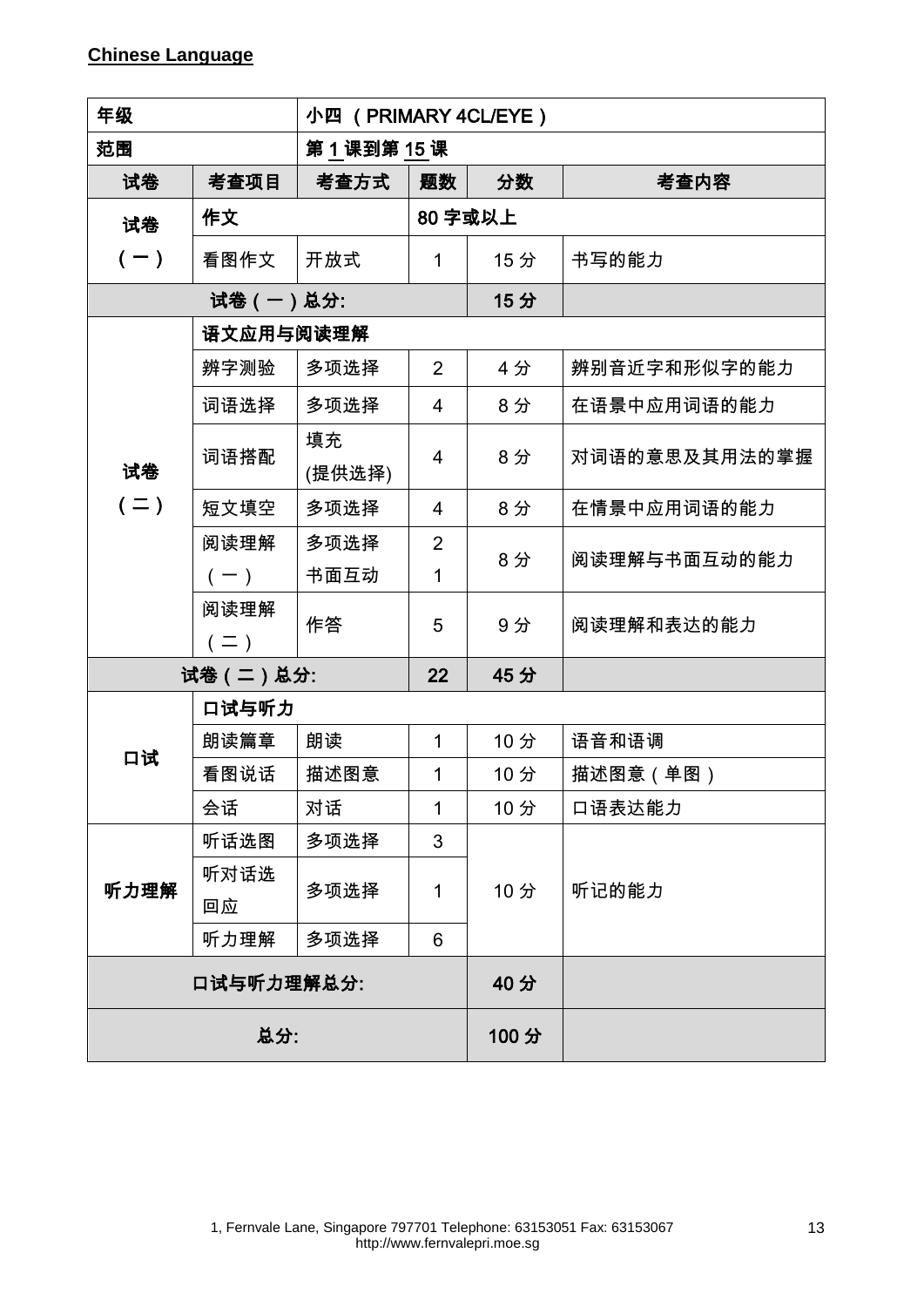| <b>Kertas</b><br>(Paper)                   | <b>Skop Ujian</b><br>(Test Scope)                                                                                                                                  | <b>Jenis Item</b><br>(Item Type) | <b>Jumlah</b><br><b>Item</b><br>(Number<br>of Items) | <b>Markah</b><br>(Marks) |  |
|--------------------------------------------|--------------------------------------------------------------------------------------------------------------------------------------------------------------------|----------------------------------|------------------------------------------------------|--------------------------|--|
| Lisan<br>(Oral)                            | 1.1 Bacaan Lantang<br>1.2 Penerangan<br>Bergambar<br>1.3 Perbualan berkaitan<br>dengan gambar                                                                      |                                  | 1 Petikan<br>1 Gambar                                | 30                       |  |
| Kefahaman<br>Mendengar<br>(LC)             | Murid harus memilih jawapan yang<br>paling sesuai berdasarkan petikan<br><b>MCQ</b><br>10<br>dalam cakera padat yang dimainkan.                                    |                                  |                                                      | 10                       |  |
| <b>Kertas 1</b><br>(Paper 1)               | Murid harus menulis karangan<br>berdasarkan gambar dan kata-kata<br>bantu yang diberikan.                                                                          |                                  | 1                                                    | 15                       |  |
|                                            | <b>Imbuhan</b><br>Menilai keupayaan murid<br>menggunakan imbuhan yang sesuai<br>berdasarkan konteks yang diberikan.                                                | <b>MCQ</b>                       | 5                                                    | 10                       |  |
|                                            | Peribahasa<br>Menilai keupayaan murid<br>menggunakan pengetahuan peribahasa<br>dalam konteks yang sesuai.                                                          | <b>FIB</b>                       | $\overline{4}$                                       | 8                        |  |
| <b>KERTAS2</b><br>Penggunaan<br>Bahasa dan | <b>Melengkapkan Teks</b><br>Menilai keupayaan murid<br>menggunakan kosa kata yang sesuai<br>berdasarkan konteks yang diberikan.                                    | <b>FIB</b>                       | 5                                                    | 10                       |  |
| Kefahaman<br>$(1)$ jam $)$<br>45%          | Kefahaman 1<br>Menilai keupayaan murid:<br>menggunakan strategi membaca<br>a)<br>bagi membina makna<br>b)<br>menunjukkan pemahaman<br>terhadap petikan yang dibaca | <b>MCQ</b>                       | $\overline{2}$                                       | $\overline{4}$           |  |
|                                            | Interaksi Penulisan                                                                                                                                                | <b>OE</b>                        | 1                                                    | 4                        |  |
|                                            | Kefahaman 2<br>Menilai keupayaan murid menjawab<br>soalan kefahaman berdasarkan<br>konteks yang diberikan.                                                         | <b>OE</b>                        | 5                                                    | 9                        |  |
| Jumlah Keseluruhan / Total                 |                                                                                                                                                                    |                                  |                                                      |                          |  |

| <b>FIB</b> | Isi Tempat Kosong (Fill In The Blanks)              |
|------------|-----------------------------------------------------|
| <b>MCQ</b> | Soalan Pelbagai Pilihan (Multiple-Choice Questions) |
| 0E         | Soalan Respon Bebas (Open Ended)                    |